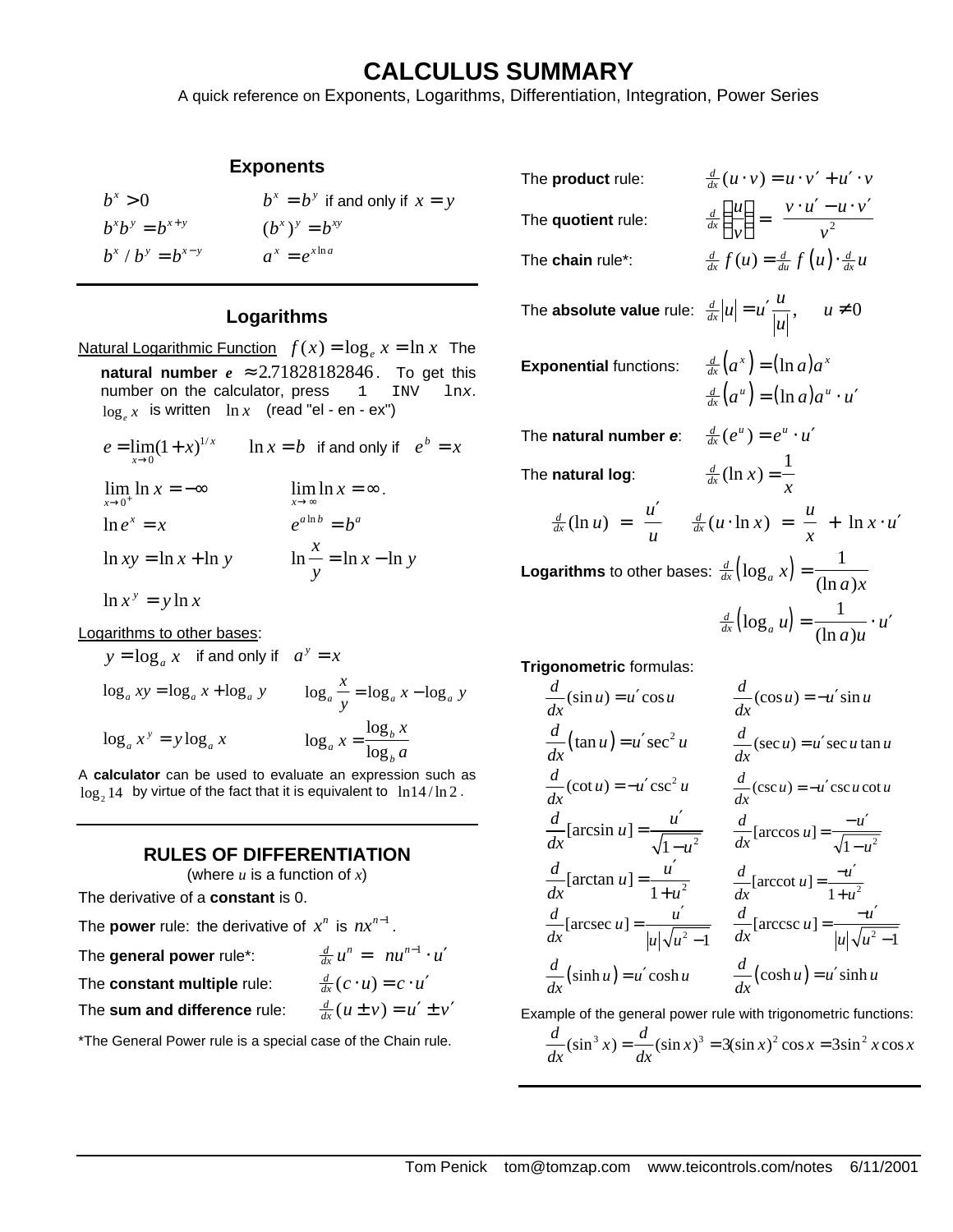## **RULES OF INTEGRATION**

*x*

 $dx = \frac{x}{1} + C$ *n*

*a*  $\int x^x dx = \left(\frac{1}{1} \right) a^x + C$  $\left(\frac{1}{\ln a}\right)$ 

ln

 $\int e^x dx = e^x +$ 

+ +

=

 $\int x^n dx = \frac{x^{n+1}}{n+1}$ 

The **basic formula**:

*n* + 1 **Constants**:  $\int 0 \, dx = C$   $\int dx = x + c$  $\int k \, dx = kx + C$   $\int kf(x) \, dx = k \int f(x) \, dx$ 

The **sum and difference** rule:

 $\int [f(x) \pm g(x)] dx = \int f(x) dx \pm \int g(x) dx$ 

1

**Fractional** functions:

all functions:

\n
$$
\int \frac{1}{x} dx = \ln|x| + C
$$
\n
$$
\int \frac{1}{u} du = \ln|u| + C
$$
\nInitial functions:

\n
$$
\int a^x dx = \left(\frac{1}{\ln a}\right) a^x + C
$$

**Exponential** functions:

The natural number  $e$ :

$$
\int e^{u} dx = \frac{1}{u'} \cdot e^{u} + C \qquad \int xe^{x} dx = (x - 1)e^{x} + C
$$
  

$$
\int xe^{ax} dx = \frac{e^{ax}}{a^{2}} (ax - 1) + C
$$
  

$$
\int_{0}^{\infty} x^{n} e^{-ax^{2}} dx = \begin{cases} \frac{\left[ (n - 1)/2 \right]!}{2a^{(n+1)/2}} & \text{for odd } n \\ \frac{1 \cdot 3 \cdot 5 \cdots (n-1)}{2^{(n/2)+1} a^{(n/2)}} \sqrt{\frac{\pi}{a}} & \text{for even } n \end{cases}
$$

**Composite function** where *u* is a function of *x*:

$$
\int f(u)u' dx = F(u) + C
$$

$$
\int u^n u' dx = \frac{u^{n+1}}{n+1} + C
$$

**Integration by parts**; try letting *dv* be the most complicated portion of the

integrand that fits an integration formula:  $\int u dv = uv - \int v du$ 

The **definite integral** where  $f(x)$  is the derivative of  $F(x)$ :

$$
\int_a^b f(x)dx = F(b) - F(a) = [F(x)]_a^b
$$

**Second degree polynomials** for  $p(x) = Ax^2 + Bx + C$ :

$$
\int_{a}^{b} p(x) dx = \left(\frac{b-a}{6}\right) p(a) + 4p\left(\frac{a+b}{2}\right) + p(b)
$$

**Trigonometric** formulas:

The general power rule:

$$
\int \sin u \, dx = -\frac{1}{u'} \cos u + C \qquad \int \cos u \, dx = -\frac{1}{u'} \sin u + C
$$

$$
\int \sec u du = \ln |\sec u + \tan u| + C
$$
\n
$$
\int \sec^2 u du = \tan u + C \qquad \int \sec u \tan u du = \sec u + C
$$
\n
$$
\int \csc u du = -\ln |\csc u + \cot u| + C
$$
\n
$$
\int \csc^2 u du = -\cot u + C
$$
\n
$$
\int \csc u \cot u du = -\csc u + C
$$
\n
$$
\int \tan u du = -\ln |\cos u| + C \qquad \int \cot u du = \ln |\sin u| + C
$$
\n
$$
\int \frac{du}{\sqrt{a^2 - u^2}} = \arcsin \frac{u}{a} + C \qquad \int \frac{du}{a^2 + u^2} = \frac{1}{a} \arctan \frac{u}{a} + C
$$
\n
$$
\int \frac{du}{u\sqrt{u^2 - a^2}} = \frac{1}{a} \arccsc \frac{|u|}{a} + C
$$
\n
$$
\int \sin^2 u du = \frac{1}{2} u - \frac{1}{4} \sin 2u + C
$$
\n
$$
\int \cos^2 u du = \frac{1}{2} u + \frac{1}{4} \sin 2u + C
$$
\n
$$
\int \sin^3 u du = -\frac{1}{3} (2 + \sin^2 u) \cos u + C
$$
\n
$$
\int \cos^3 u du = \frac{1}{3} (2 + \cos^2 u) \sin u + C
$$

### **Definite Integrals**

**Natural Number** *e***:**

$$
\int_0^\infty e^{-x/\alpha} dx = \alpha
$$
\n
$$
\int_0^\infty x e^{-x/\alpha} dx = 2\alpha^3
$$
\n
$$
\int_0^\infty x^n e^{-x/\alpha} dx = n! \alpha^{n+1}
$$

## **Probability Integrals**

For the form 
$$
I_n = \int_0^{\infty} x^n e^{-ax^2} dx
$$
  
\n $I_0 = \frac{\sqrt{\pi}}{2} a^{-1/2}$   $I_1 = \frac{1}{2a}$   $I_2 = \frac{\sqrt{\pi}}{4} a^{-3/2}$   
\n $I_3 = \frac{1}{2} a^{-2}$   $I_4 = \frac{3\sqrt{\pi}}{8} a^{-5/2}$   $I_3 = a^{-3}$   
\nfor odd *n*:  $I_n = \frac{[(n-1)/2]!}{2a^{(n+1)/2}}$   
\nfor even *n*:  $I_n = \frac{1 \cdot 3 \cdot 5 \cdots (n-1)}{2^{(n/2)+1} a^{(n/2)}} \sqrt{\frac{\pi}{a}}$ 

### **Complex Trigonometric Identities**

 $\cos \theta = \frac{1}{2} (e^{j\theta} + e^{-j\theta})$  $e^{j\theta} + e^{-j\theta}$   $e^{j\theta} = \cos \theta + j \sin \theta$  $\sin \theta = \frac{1}{j^2} (e^{j\theta} - e^{-j\theta})$  $\frac{1}{i^2}$  $(e^{j\theta} - e)$